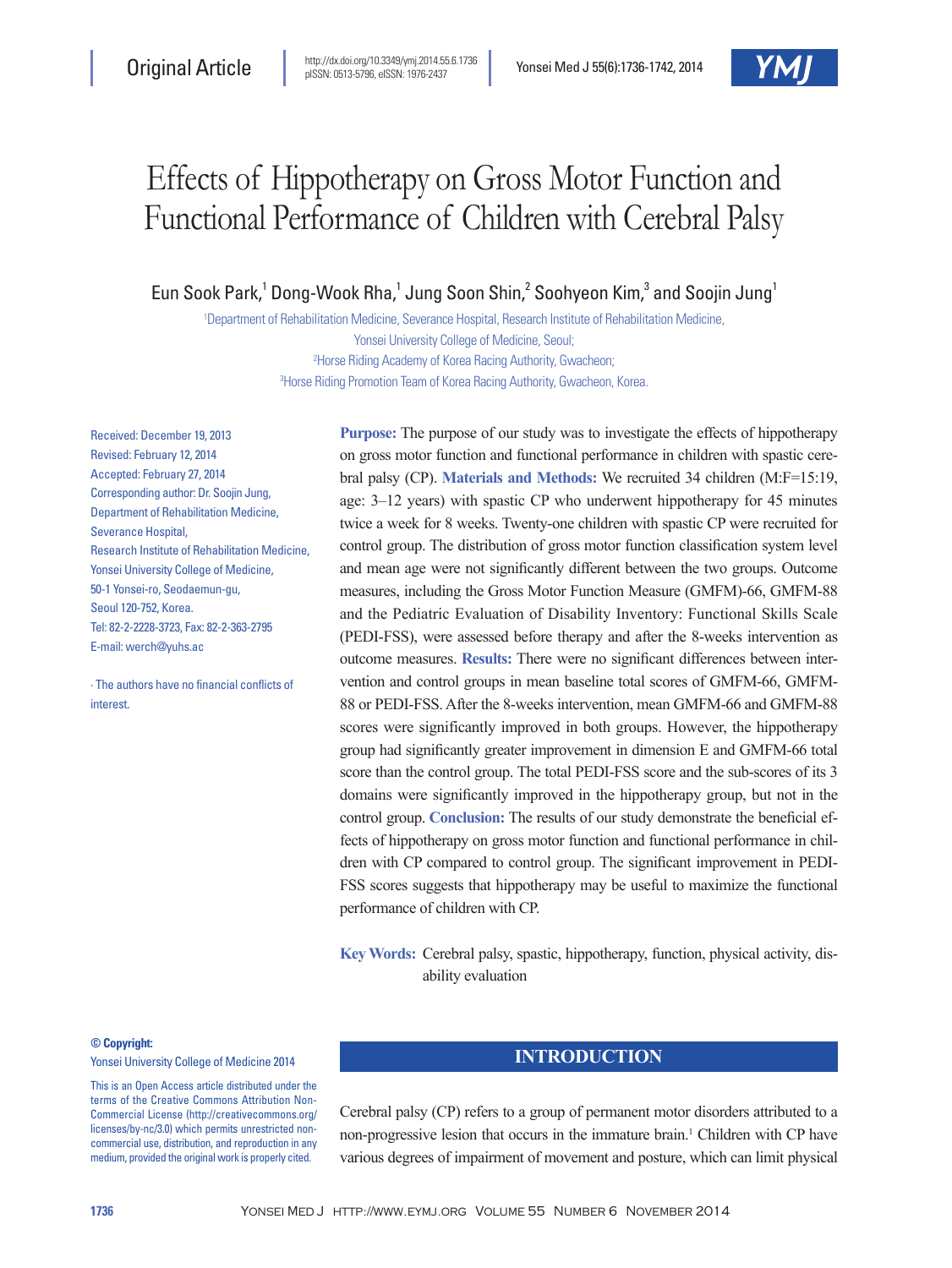activity and participation in daily life.2,3

Two types of horseback riding therapy are widely available: hippotherapy and therapeutic horseback riding (THR). In hippotherapy, a physical or occupational therapist controls the horse to influence the child's posture, balance, coordination, strength and sensorimotor systems while the child interacts with the horse and responds to the movement of the horse.<sup>4-6</sup> In contrast, THR is led by a trained riding instructor with the child actively controlling the horse as a form of exercise to improve coordination, balance and posture, and to encourage development of sensory and perceptual motor skills.5,7,8 Although there are some differences between hippotherapy and THR, their therapeutic goals are essentially the same for children with CP. The warmth and shape of the horse and the rhythmic, three-dimensional movement of horseback riding are believed to improve the flexibility, posture, balance and mobility of the rider.

The potential for horseback riding therapy to promote gross motor function in children with CP has been investigated previously with mixed results. Some reports demonstrated the benefits of horseback riding therapy on reducing abnormal tone, promoting motor performance, creating symmetric alignment and improving postural awareness, gait and mobility.<sup>9-12</sup> However, other reports found no significant effects of horseback riding therapy.10,13-15 This discrepancy of results may be due to differences in study design, participant characteristics and functional level, sample size, and intensity and duration of therapy given. Most studies on this subject had small sample sizes, ranging from 3 to 17 cases without control groups for comparison.<sup>5</sup> There are, however, two randomized controlled trials with 72 participants and 19 participants, respectively. However, both found no significant benefits of horseback riding therapy for children with CP.<sup>10,13</sup> A published meta-analysis concluded that there was insufficient evidence to support the benefits of horseback riding therapy on gross motor function.<sup>16</sup>

Despite this lack of consistent evidence on the benefit, horseback riding therapy is often recommended by clinicians for children with CP to improve gross motor function. Further evidence is required to support this practice. In addition, the ultimate therapeutic goal for children with CP is to enhance functional performance in daily life. However, the effects of horseback riding therapy on functional performance in particular have rarely been studied. Therefore, the aim of this study is to evaluate the effects of additional hippotherapy on gross motor function and functional performance in daily life of children with CP.

# **MATERIALS AND METHODS**

#### **Participants**

Children with spastic CP who met the inclusion and exclusion criteria were recruited for this study. The inclusion criteria were as follows: 1) age 3 to 12 years, 2) body weight less than 40 kg, and 3) gross motor function classification system (GMFCS) level I to IV. The exclusion criteria were as follows: 1) chemodenervation therapy in the previous 6 months, 2) selective dorsal rhizotomy within the past year, 3) moderate to severe intellectual disability, 4) uncontrolled seizure, 5) poor visual or hearing acuity, and 6) previous participation in hippotherapy or THR.

We asked the parents of the recruited children who met inclusion and exclusion criteria whether they desired hippotherapy for their children and could feasibly attend riding sessions. The parents of 45 children agreed to participate. During this study, 5 children dropped out for various reasons, such as acute illness or injury unrelated to hippotherapy. Another 6 children did not complete the Gross Motor Function Measure (GMFM) assessment after hippotherapy. Thus, data from a total of 34 children (15 boys and 19 girls) were used to investigate the effects of hippotherapy.

As controls, we recruited 21 children with CP who were waiting to begin hippotherapy or whose parents could not attend hippotherapy for various reasons such as scheduling problems. The children in both experimental and control groups had been attending a 30-minute session of outpatient physical and occupational therapy once a week. This study was approved by the Institutional Review Board and Ethics Committee of Severance Hospital (# 4-2010-0069).

#### **Sample size**

Sample size was selected on the basis of a previous report by Sterba, et al.,<sup>17</sup> which demonstrated significant gains in GMFM scores after horseback riding therapy in children with CP. A sample size of 13 would achieve 80% power to detect a difference of 8.6 with a known standard deviation of 11 and with a significance level  $(\alpha)$  of 0.05 using a twosided one-sample t-test. Assuming a 20% loss to follow-up, at least 19 children were needed for each group.

#### **Outcome measures**

The GMFM and the Pediatric Evaluation of Disability Inventory-Functional Skills Scale (PEDI-FSS) were selected as outcome measures because both are commonly used in chil-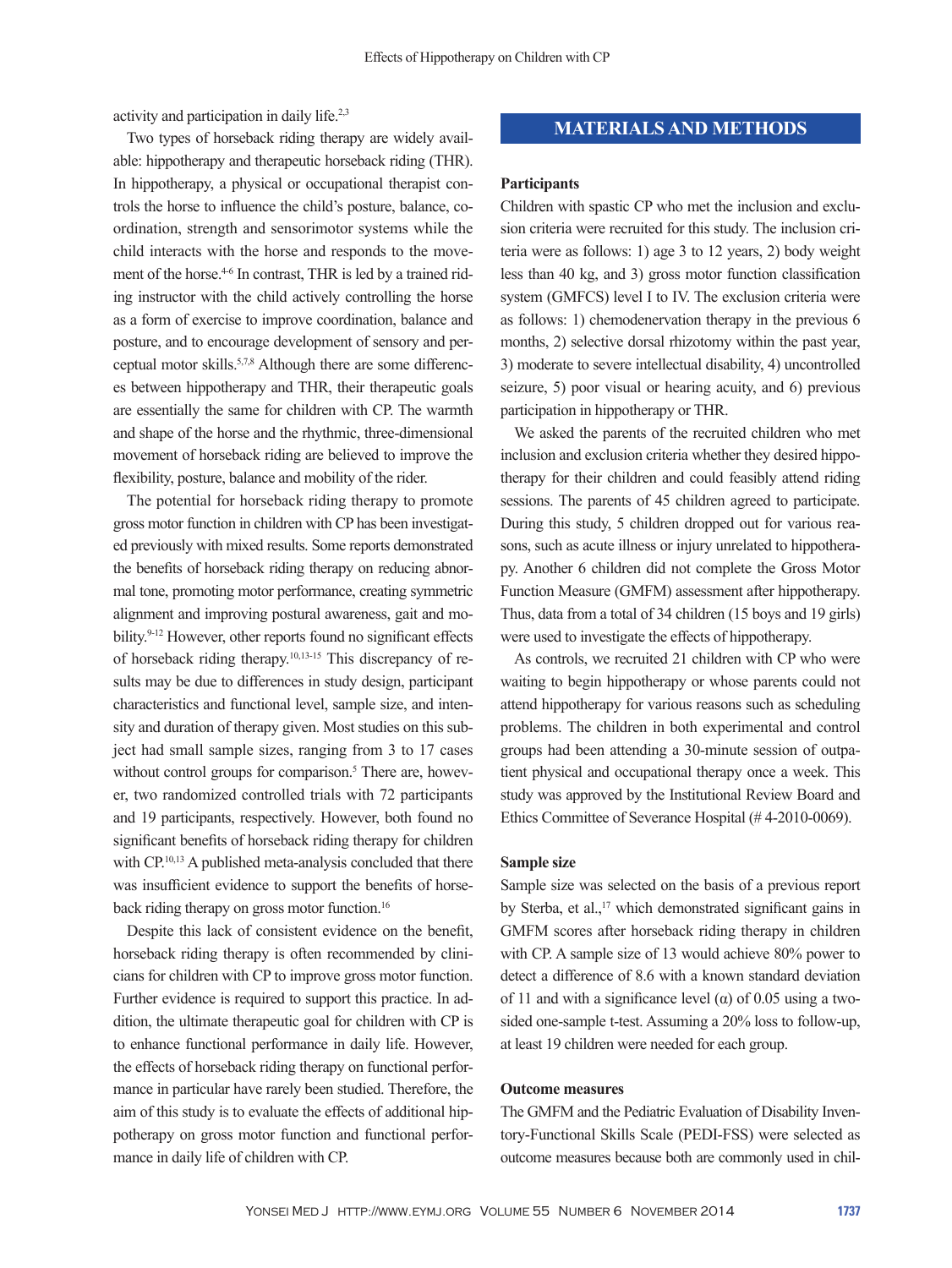dren with CP18 and meet the criteria for reliability and validity with respect to responsiveness to change.<sup>19</sup> The GMFM assesses the capacity of the International Classification of Function (ICF), while the PEDI-FSS measures performance in functional activities of daily life. When used together, the GMFM and PEDI provide a comprehensive picture of a child's functional abilities at the ICF activities level.<sup>19</sup>

### **Primary outcome measure**

The GMFM is a tool used to measure the child's capacity for gross motor function. Capacity refers to a person's underlying ability to perform in a standardized environment.<sup>20</sup> It has been widely used to measure changes in gross motor function over time and the effectiveness of interventions. Items on the GMFM-88 are grouped into five dimensions: A: lying and rolling (17 items); B: sitting (20 items); C: crawling and kneeling (14 items); D: standing (13 items); and E: walking, running and jumping (24 items). The GMFM-66 was developed using Rasch analysis of the GMFM-88, whereby 22 of the original 88 items were deleted to improve reliability and validity.21 Of the 22 items deleted, 13 were from the lying and rolling dimension, 5 were from the sitting dimension and 4 were from the kneeling and crawling dimension. The GMFM-66 represents the unidimensional construct of gross motor ability according to task difficulty and thus is recommended for research purposes when comparing changes in gross motor function over time in children with CP.22 However, the GMFM-66 is much less useful when scoring children with a severe disability.<sup>23</sup> Therefore, both the GMFM-66 and GMFM-88 were used to assess gross motor function in this study.

### **Secondary outcome measure**

The PEDI is an internationally recognized, validated parental report measure used for assessing a child's capability and performance in daily life. Capability describes what a person potentially can do, whereas performance describes what a person actually does in their environment.<sup>20</sup> Capability is measured by identifying mastery of functional skills in three domains: self-care, mobility and social functioning. Performance is measured by parental reports of whether the child is capable of performing each of 197 tasks in these 3 domains in daily environments, such as home and kindergarten or school.18 In this study, we used only the PEDI-FSS to measure the child's actual performance in those three domains. The PEDI-FSS evaluation was performed by trained occupational therapists through a structured interview with

the parent or caregiver. All items were checked as either capable (score 1) or unable (score 0). No items were left blank. Both the GMFM and PEDI-FSS were assessed within the week before and again within 2 months after completion of the 8-week intervention in both groups.

## **Hippotherapy**

On review of the literature, hippotherapy intervention protocols vary between studies in intensity and duration. In the studies cited, session length ranged from 30 minutes to 1 hour with a frequency ranging from 1–2 sessions per week and the total duration of horseback riding ranged widely from 8 min and 26 hours. According to a recent systematic review, a weekly 45-min session of either THR or hippotherapy for 8–10 weeks was correlated with positive effects on gross motor function in children with  $CP<sup>5</sup>$  Given these results, we administered 45-minutes sessions twice per week for 8 weeks in this study.

Hippotherapy was performed at the riding center in Seoul Race Park of the Korea Racing Authority. The sessions were conducted by a trained occupational therapist accredited by the American Hippotherapy Association while the horse was led by a trained assistant. A volunteer walked along either side of the horse to assist the child. The therapist followed target objectives aimed to develop the child's sensorimotor and perceptual-motor skills. The child was seated astride the horse wearing a helmet and was encouraged to perform various activities designed to emphasize movement in a forward and upward reaching direction to encourage active postural control, trunk strength, balance and trunk/pelvic dissociation.

## **Statistical analysis**

Statistical analysis was performed using SPSS 19.0 for Windows (SPSS Inc., Chicago, IL, USA). The independent t-test was used to compare the difference in mean age between groups. The chi-squared test was used to compare the differences in distributions of GMFCS level and age between groups. Paired and independent t-tests were used to assess differences within and between groups, respectively. A *p*value less than 0.05 was considered statistically significant.

# **RESULTS**

Patient characteristics are summarized in Table 1. Of the 34 children in the intervention group, 32 had bilateral spastic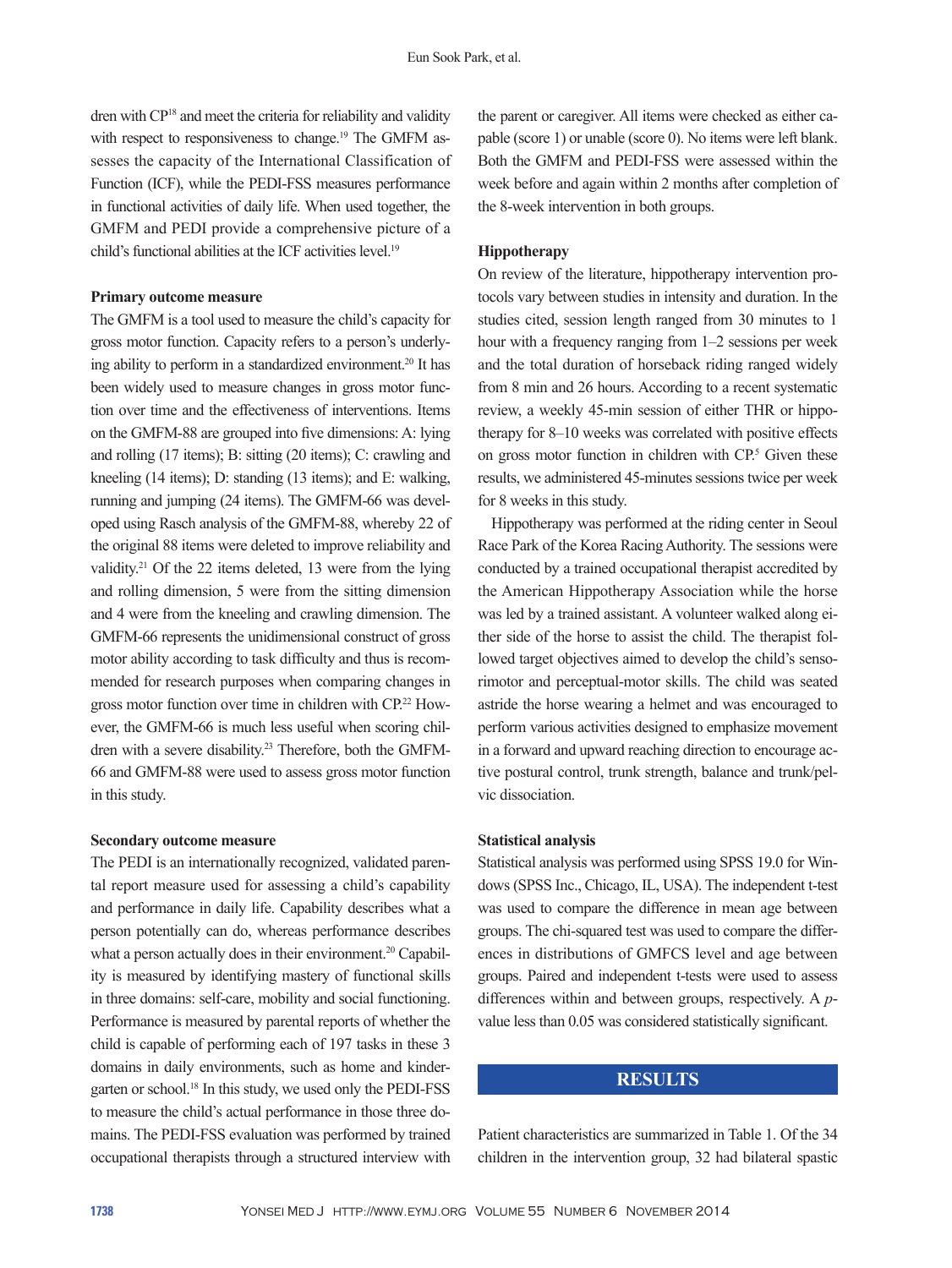|                                      | Hippotherapy $(n=34)$ | Control $(n=21)$       |  |  |
|--------------------------------------|-----------------------|------------------------|--|--|
| Age (mean $\pm$ SD, range; yrs)      | $6.68\pm2.64(3-12)$   | $7.76 \pm 3.67$ (3-14) |  |  |
| $3 \leq age < 7$ (number, %)         | 22(64.7)              | 10(47.6)               |  |  |
| $7 \leq age \leq 13$ (number, %)     | 12(35.3)              | 11(52.4)               |  |  |
| Sex (M: F)                           | 15:19                 | 10:11                  |  |  |
| Distribution (bilateral: unilateral) | 32:2                  | 19:2                   |  |  |
| GMFCS level (I:II:III:IV)            | 8:11:5:10             | 6:4:6:5                |  |  |

#### **Table 1.** Participant Characteristics

GMFCS, gross motor function classification system.

#### **Table 2.** Changes in Gross Motor Function Measure (GMFM) Scores

|                 | Hippotherapy $(n=34)$ |                    |                            | Control $(n=21)$  |                   |                 |
|-----------------|-----------------------|--------------------|----------------------------|-------------------|-------------------|-----------------|
|                 | <b>Pre</b>            | Post               | Post-Pre                   | <b>Pre</b>        | Post              | Post-Pre        |
| GMFM-66 $(\% )$ | $58.49 \pm 13.40$     | $6143 \pm 1478$ *  | $2.93\pm3.95$ <sup>T</sup> | $61.20 \pm 21.69$ | $62.46\pm21.70*$  | $1.25 \pm 1.99$ |
| GMFM-88 $(\% )$ | $71.50\pm20.69$       | $73.59 \pm 20.41*$ | $2.09\pm2.87$              | $63.80\pm28.33$   | $64.85\pm27.51*$  | $1.05 \pm 1.70$ |
| $A(\%)$         | $97.65 \pm 5.20$      | $98.29 \pm 4.35*$  | $0.65 \pm 1.54$            | $97.90\pm4.13$    | $98.20 \pm 3.72$  | $0.30 \pm 1.34$ |
| $B(\%)$         | $87.53\pm18.68$       | $89.38 \pm 16.73*$ | $1.85\pm4.26$              | $65.75 \pm 26.62$ | $67.50\pm26.16*$  | $1.75 \pm 3.46$ |
| $C(\%)$         | 77.59±24.25           | 79.91±23.48*       | $2.32\pm4.23$              | $59.60\pm35.68$   | $61.25\pm33.85$   | $1.65\pm4.05$   |
| $D(\%)$         | $52.12\pm33.19$       | $55.12\pm33.91*$   | $3.00\pm 6.56$             | $50.95 \pm 44.89$ | $51.55\pm44.33$   | $0.60 \pm 1.57$ |
| E(%)            | $44.18\pm33.31$       | $45.26\pm33.90*$   | $3.09\pm4.50^{\dagger}$    | $44.45\pm45.14$   | $45.25 \pm 44.96$ | $0.80 \pm 2.21$ |

\**p*<0.05, significant change after intervention by paired t-test. †

*p*<0.05, significant pre-post intervention difference compared to controls by independent sample t-test.

CP and 2 had unilateral CP. There was no significant difference in mean age, distribution, or GMFCS level between groups. Young children aged 3 to 7 years comprised 22 individuals in the hippotherapy group and 10 in the control group. The proportion of younger or older children was not significantly different between groups.

At the initial baseline evaluation, there were no significant differences in total GMFM-66 or GMFM-88 score between hippotherapy and control groups. However, GMFM-88 scores in the B and C dimensions were significantly higher in the hippotherapy group than the control group. After the 8-week intervention, both GMFM-66 and GMFM-88 scores were significantly improved in both groups. The improvements in GMFM-66 scores were significantly greater in the hippotherapy group than in the control group. GMFM-88 scores were significantly improved in all dimensions in the hippotherapy group, but only in dimension B in the control group. Changes in dimension E of the GMFM-88 over the course of the study were significantly greater in the hippotherapy group than in the control group (Table 2).

PEDI-FSS evaluations were missing in 6 children in the hippotherapy group because their parents could not be interviewed for various reasons. Thus, PEDI-FSS was assessed in 28 children in the hippotherapy group and 21 in the control group. At the initial baseline evaluation, there were no significant differences in total score or sub-scores

of any domain between groups. After the 8-week intervention, significant improvements in the total score and the sub-scores of all 3 domains were achieved in the hippotherapy group, but not in the control group. In addition, changes in the total score and sub-scores of all 3 domains after the 8-week study period were significantly greater in the hippotherapy group than the control group (Table 3).

# **DISCUSSION**

The GMFM is commonly used to measure changes in gross motor function as a result of horseback riding therapy. Previous studies have used the total or dimension scores of the GMFM-88 more often than the GMFM-66.<sup>11,13,14</sup> Repeated measures analysis among participants demonstrated significant gains in GMFM-88 scores after horseback riding therapy in most published studies.11,17,24 In contrast, two randomized controlled trial (RCT) studies did not demonstrate any significant gains in the GMFM-88 or GMFM-66.10,13,14

In our study, significant gains in the GMFM-88 and GMFM-66 were demonstrated in both groups. In children with CP, the most rapid improvements in GMFM scores occur during the first 4 years of age, with children reaching a plateau between 5 and 6 years, depending on the severity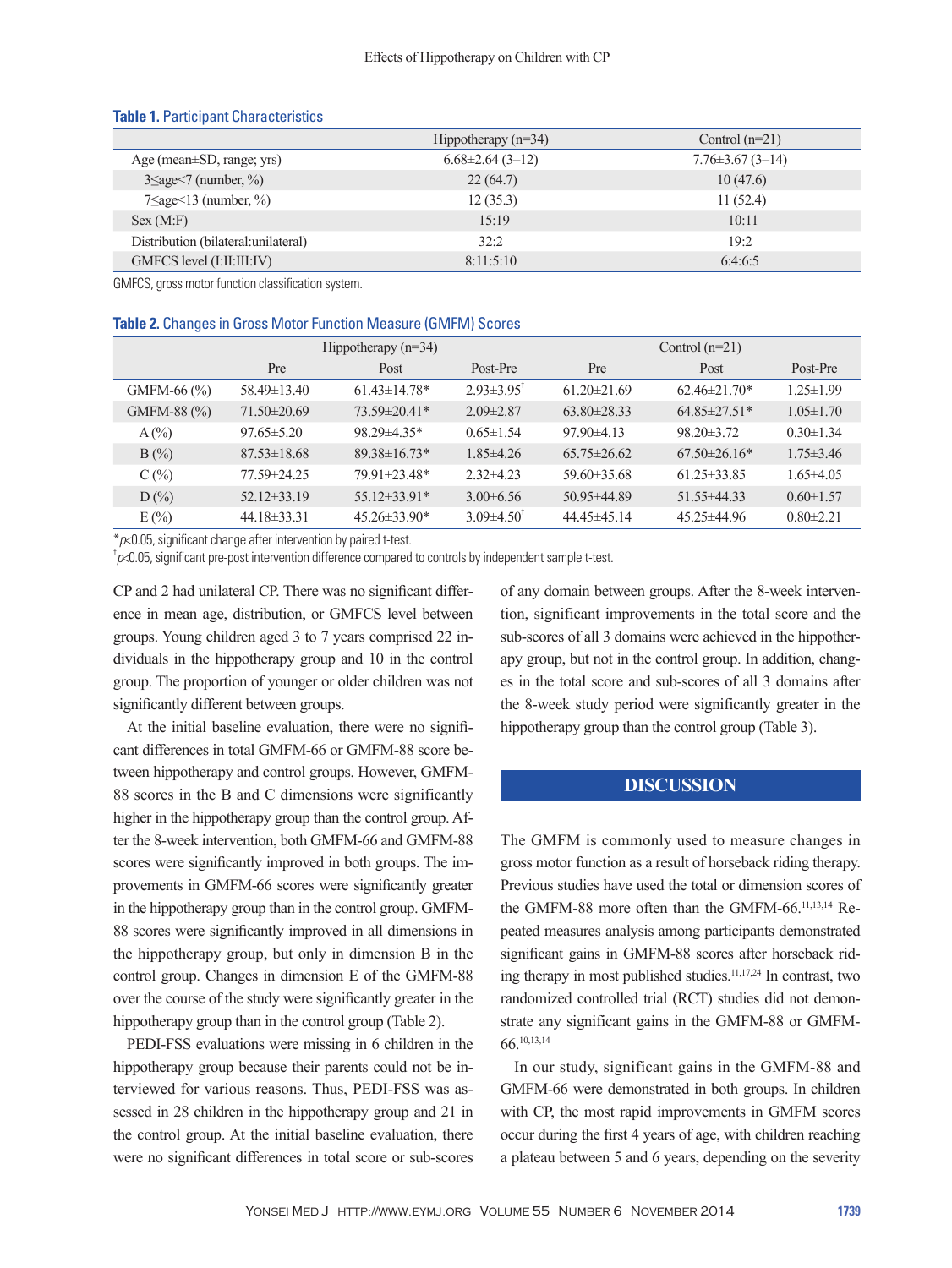|                    | Hippotherapy $(n=28)$ |                     |                                | Control $(n=21)$  |                   |                 |
|--------------------|-----------------------|---------------------|--------------------------------|-------------------|-------------------|-----------------|
|                    | Pre                   | <b>Post</b>         | Post-Pre                       | Pre               | Post              | Post-Pre        |
| <b>PEDI</b>        | $116.32\pm48.61$      | $127.21 \pm 46.89*$ | $10.89 \pm 11.94$ <sup>T</sup> | $112.52\pm 64.98$ | $114.52\pm 64.53$ | $2.00\pm4.93$   |
| Self care          | $43.61 \pm 18.87$     | $46.25 \pm 17.93*$  | $2.64\pm3.76$ <sup>t</sup>     | $40.81 \pm 24.04$ | $41.33 \pm 24.13$ | $0.52 \pm 1.40$ |
| Mobility           | $29.29 \pm 18.49$     | $33.43 \pm 18.76*$  | $4.14\pm6.10^{\circ}$          | $29.57 \pm 22.37$ | 30 $00\pm 22.44$  | $0.43\pm0.98$   |
| Social functioning | $43.43\pm16.38$       | $47.54\pm16.19*$    | 4.10 $\pm$ 5.58 <sup>t</sup>   | $42.14\pm 23.76$  | $43.19 \pm 22.80$ | $1.05 \pm 2.71$ |

**Table 3.** Changes in Pediatric Evaluation of Disability Inventory (PEDI) Scores

\**p*<0.05, significant change after intervention by paired t-test. †

 $p \times 0.05$ , significant pre-post intervention difference compared to controls by independent sample t-test.

of their disability.<sup>1</sup> A proportion of children in each group were aged from 3 to 7 years, making it possible that gains were naturally occurring. In the present study, however, the significantly greater gains in GMFM-66 score and dimension E of GMFM-88 in the hippotherapy group suggest the beneficial effects of hippotherapy on gross motor function.

Of the previous studies showing significant gains in the GMFM, 3 studies reported significant improvement only in dimension  $E^{17,24,25}$  and one study reported significant gains in all dimensions except A.<sup>11</sup> The dimension of GMFM improved by horseback riding therapy may vary according to the initial functional level of participants. To the best of our knowledge, only 5 reports have been published describing the GMFCS level of participants.<sup>13-15,17,25</sup> Among those studies, the GMFM was used as an outcome measure in 3 studies.13,17,25 A RCT study in which all participants were at GM- $FCS$  level I to  $III<sup>13</sup>$  did not find any significant improvements in the intervention group compared to controls. In contrast, a repeated measure within-participant study reported significant gains in total GMFM-88 and dimension E scores.17 In that study, 12 of the 17 participating children were GMFCS level I to III and only 5 were level IV to V. Another study in which all participants were GMFCS level I to II reported significant improvements in GMFM dimension E in the hippotherapy group, compared to control group.25 These cumulative data suggest that horseback riding therapy leads to improvements in dimension E of the GMFM, especially in higher functioning children.

Our study demonstrated significantly greater improvement in GMFM-66 and dimension E scores in the hippotherapy group and no significant difference in GMFM-88 scores gains between groups. The deletions from the GMFM-88 to create the GMFM-66 (13 items from dimension A, 5 items from dimension B and 4 items from dimension C) may have influenced the greater gain observed in GMFM-88 dimension E and GMFM-66 in the hippotherapy group. Our findings are consistent with the hypothesis that hippotherapy is more beneficial in higher-functioning children with

CP. Unfortunately, however, the sample size of our study was too small to divide into groups according to GMFCS level, thus preventing us from analyzing changes in the GMFM according to functional level. Further study is warranted with larger sample sizes to explore changes in gross motor function according to GMFCS level.

The PEDI-FSS has been widely used to evaluate the daily functional performance of children with CP.18 The PEDI is intended for children up to 7.5 years of age, but this can be extended to children with functional disabilities.<sup>26</sup> In our study, the PEDI-FSS was used to measure the actual performance in daily life of children older than 7.5 years. On review of the literature, the PEDI was used as an outcome measure in only one study by Casady and Nichols-Larsen.<sup>11</sup> In that study, significant improvement was found in the total PEDI score as well as its 3 domains of self-care, mobility and social functioning. However, the small sample size (n=10), lack of a control group and large variability in the frequency of physical, occupational and speech therapy (none-10 weeks) limits the applicability of these results.

Our study demonstrated significant improvements in all 3 PEDI domains of self-care, mobility and social functioning in the hippotherapy group, but not in the control group. These findings suggest some positive effects of hippotherapy on the child's actual performance in daily life. The mobility domain is closely related to gross motor function based on GMFCS level,<sup>27</sup> while the self-care domain is related to both GMFCS level and hand function based on Manual Ability Classification System score.<sup>28</sup> According to a previous report, hippotherapy improved dynamic trunk stability and functional reach in children with spastic diplegia.12 Those beneficial effects of hippotherapy seem likely to contribute the significant gains of self-care and mobility domains in our study.

The social functioning domain is influenced by various factors such as education, socioeconomic status, cognition, communication abilities and motor function.27 The opportunity to use or practice communication, listening and language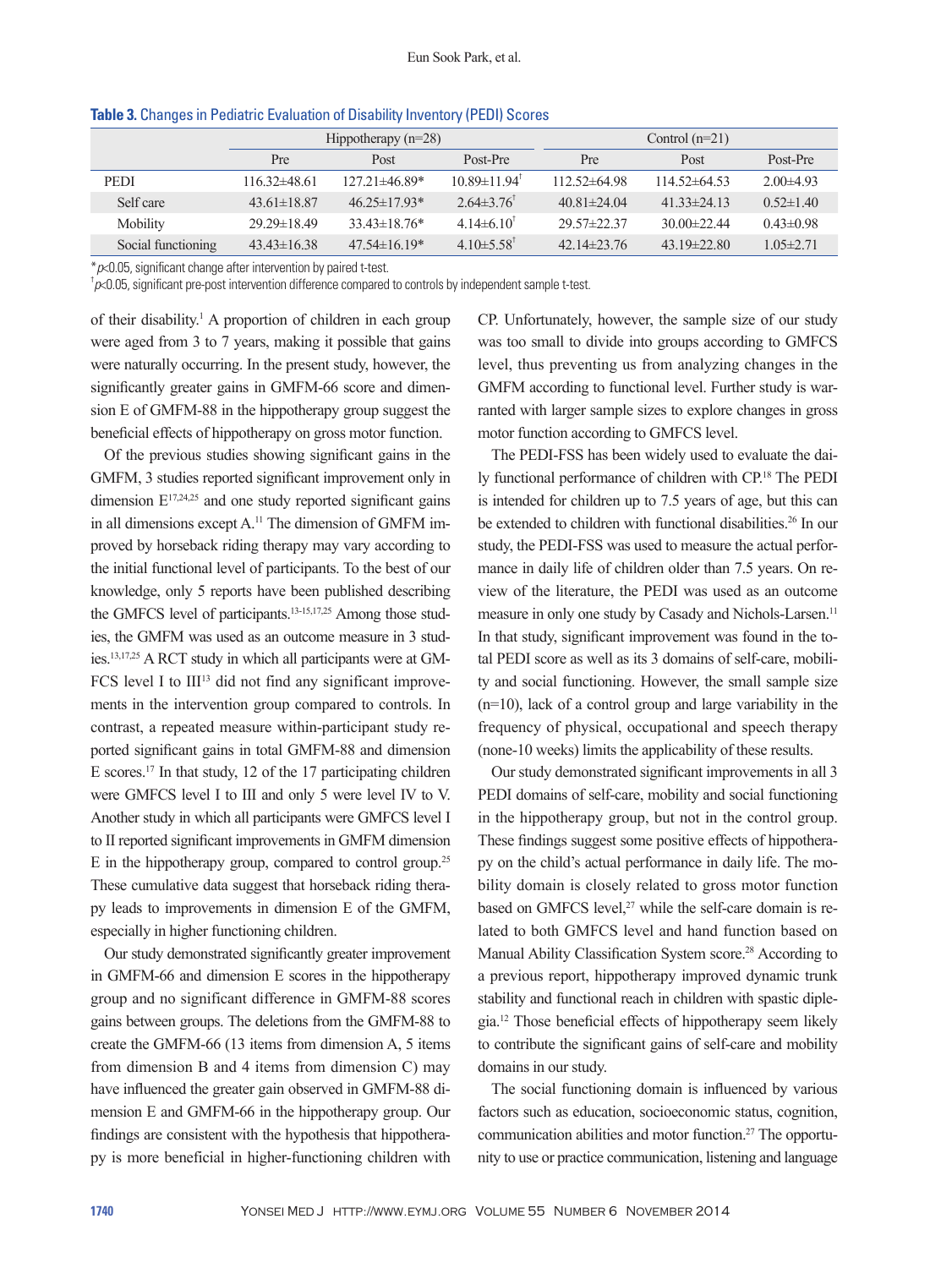skills during hippotherapy may have resulted in the improvements observed in PEDI social functioning, in line with Casady and Nichols-Larsen's<sup>11</sup> report.

On the other hand, actual performance in daily life is influenced not only by physical environment, but also by personal and social factors.<sup>20,29</sup> The significant PEDI gains suggest that hippotherapy enhances the child's motivation and willingness for participation in an activity.<sup>11</sup>

Although functional level may affect the gross motor outcome after hippotherapy, our sample size was insufficient to group children according to GMFCS level. This stratification would be important to select children who would benefit most from the therapy. In addition, the benefits of hippotherapy on the GMFM observed in our study were modest. This may be due to the wide range of functional disability levels of the participants.

Although there was no significant difference in mean age between groups, nor in the ratio of younger to older children between groups, the proportion of children aged from 3 to 7 years was slightly higher in the hippotherapy group, which may have biased the results. Age likely affects gross motor improvements, as young children may have greater potential for improvement. Further study is needed to examine the effect of age on positive gains in hippotherapy.

Another limitation of our study is that we did not control extraneous therapeutic interventions except physical and occupational therapy. We also did not control for socioeconomic status, cognition or communication level. Each of these factors could affect PEDI scores. Further research is needed to ascertain the effect of hippotherapy on PEDI scores.

In conclusion, hippotherapy has become a popular modality for children with CP that is believed to enhance gross motor function, although there is insufficient evidence to support its benefits. This study has demonstrated modest but significant benefits in gross motor function over physical and occupational therapy, indicating that its clinical application in this area may be limited. The relatively greater improvements in PEDI scores observed suggest that hippotherapy helps children to engage more meaningfully in the functional activities of daily life. Investigation is warranted into the effects of hippotherapy on the child's self-confidence, motivation and other emotional areas. Further studies to determine who would benefit most from hippotherapy would be useful to expand the use of hippotherapy as a therapeutic intervention to maximize gross motor function and functional performance in children with CP.

# **REFERENCES**

- 1. Rosenbaum P, Paneth N, Leviton A, Goldstein M, Bax M, Damiano D, et al. A report: the definition and classification of cerebral palsy April 2006. Dev Med Child Neurol Suppl 2007;109:8-14.
- 2. Beckung E, Carlsson G, Carlsdotter S, Uvebrant P. The natural history of gross motor development in children with cerebral palsy aged 1 to 15 years. Dev Med Child Neurol 2007;49:751-6.
- 3. Wright FV, Rosenbaum PL, Goldsmith CH, Law M, Fehlings DL. How do changes in body functions and structures, activity, and participation relate in children with cerebral palsy? Dev Med Child Neurol 2008;50:283-9.
- 4. Debuse D, Gibb C, Chandler C. Effects of hippotherapy on people with cerebral palsy from the users' perspective: a qualitative study. Physiother Theory Pract 2009;25:174-92.
- 5. Whalen CN, Case-Smith J. Therapeutic effects of horseback riding therapy on gross motor function in children with cerebral palsy: a systematic review. Phys Occup Ther Pediatr 2012;32:229-42.
- 6. Meregillano G. Hippotherapy. Phys Med Rehabil Clin N Am 2004;15:843-54.
- 7. Snider L, Korner-Bitensky N, Kammann C, Warner S, Saleh M. Horseback riding as therapy for children with cerebral palsy: is there evidence of its effectiveness? Phys Occup Ther Pediatr 2007;27:5-23.
- 8. Sterba JA. Does horseback riding therapy or therapist-directed hippotherapy rehabilitate children with cerebral palsy? Dev Med Child Neurol 2007;49:68-73.
- 9. Bertoti DB. Effect of therapeutic horseback riding on posture in children with cerebral palsy. Phys Ther 1988;68:1505-12.
- 10. Mackinnon JR, Noh S, Lariviere J, Macphail A, Allan DE, Laliberte D. A study of therapeutic effects of horseback riding for children with cerebral palsy. Phys Occup Ther Pediatr 1995;15:17-34.
- 11. Casady RL, Nichols-Larsen DS. The effect of hippotherapy on ten children with cerebral palsy. Pediatr Phys Ther 2004;16:165-72.
- 12. Shurtleff TL, Standeven JW, Engsberg JR. Changes in dynamic trunk/head stability and functional reach after hippotherapy. Arch Phys Med Rehabil 2009;90:1185-95.
- 13. Davis E, Davies B, Wolfe R, Raadsveld R, Heine B, Thomason P, et al. A randomized controlled trial of the impact of therapeutic horse riding on the quality of life, health, and function of children with cerebral palsy. Dev Med Child Neurol 2009;51:111-9.
- 14. Hamill D, Washington KA, White OR. The effect of hippotherapy on postural control in sitting for children with cerebral palsy. Phys Occup Ther Pediatr 2007;27:23-42.
- 15. McGee MC, Reese NB. Immediate effects of a hippotherapy session on gait parameters in children with spastic cerebral palsy. Pediatr Phys Ther 2009;21:212-8.
- 16. Tseng SH, Chen HC, Tam KW. Systematic review and meta-analysis of the effect of equine assisted activities and therapies on gross motor outcome in children with cerebral palsy. Disabil Rehabil 2013;35:89-99.
- 17. Sterba JA, Rogers BT, France AP, Vokes DA. Horseback riding in children with cerebral palsy: effect on gross motor function. Dev Med Child Neurol 2002;44:301-8.
- 18. Steenbeek D, Gorter JW, Ketelaar M, Galama K, Lindeman E. Responsiveness of Goal Attainment Scaling in comparison to two standardized measures in outcome evaluation of children with cerebral palsy. Clin Rehabil 2011;25:1128-39.
- 19. Ketelaar M, Vermeer A, Helders PJ. Functional motor abilities of